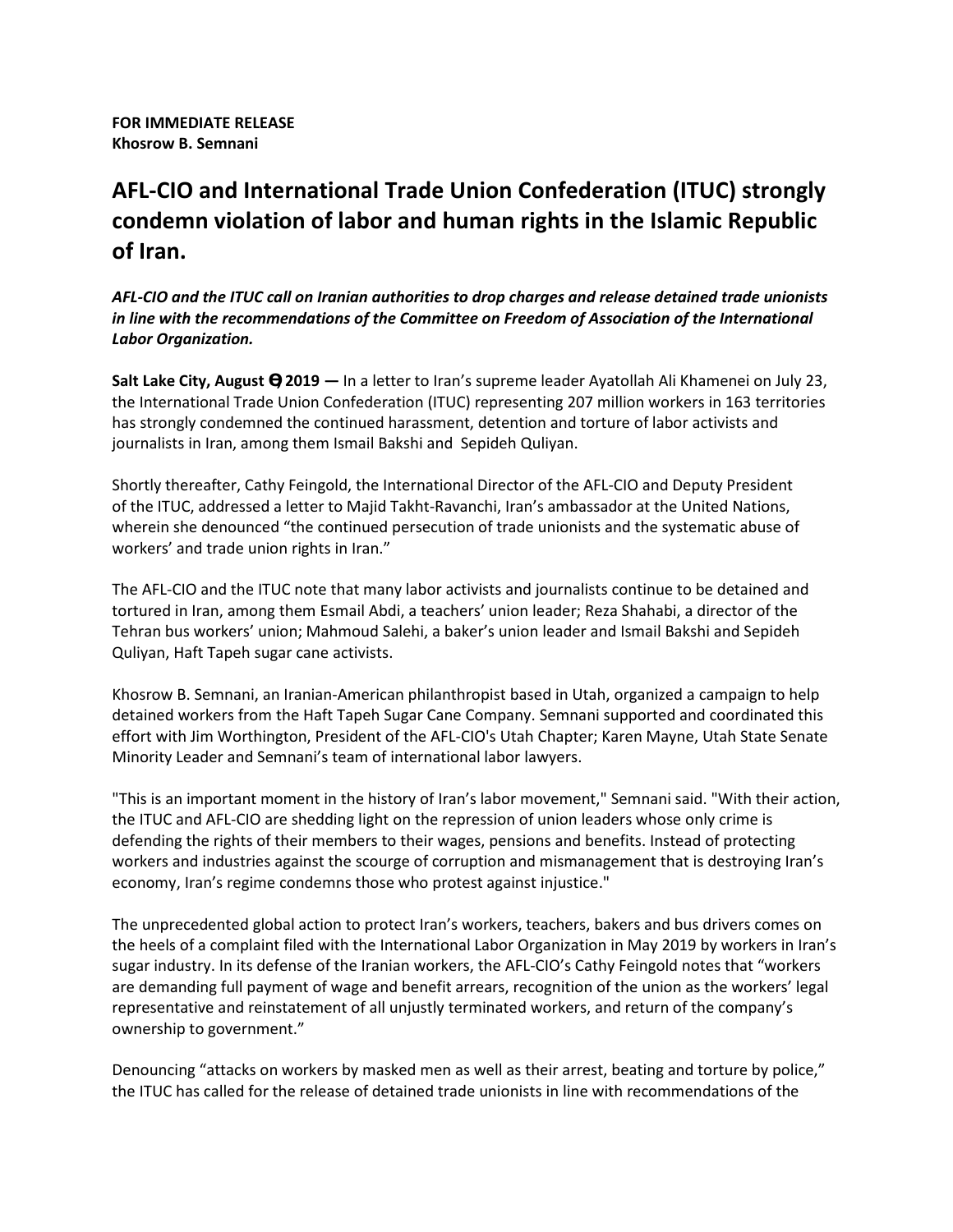Committee on Freedom of Association of the International Labor Organization (ILO). ITUC's letter to Iran's Supreme Leader Ali Khamenei was endorsed by eighty trade syndicates representing workers from Brazil to Sweden to Turkey to Indonesia—an unprecedented international declaration in support of Iranian labor unions and their leaders.

"We are proud of our work with the AFL-CIO's Utah Chapter and the International Trade Union Confederation," said Semnani. "Their actions give hope to millions of workers in Iran, including union leaders and journalists imprisoned for simply exercising their rights to freedom of association and assembly. As Iranian-Americans we too can take small steps to improve the economic future of the Iranian people."

**The AFL-CIO** is a democratic, voluntary federation of 55 national and international labor unions that strives to ensure that all working people are treated fairly, with decent paychecks and benefits, safe jobs, dignity and equal opportunities. [aflcio.org](https://aflcio.org/)

**International Trade Union Confederation** (ITUC) is the world's largest trade union federation. It was created in November 2006 out of the merger of the International Confederation of Free Trade Unions and the World Confederation of Labour. The ITUC's primary mission is the promotion and defense of workers' rights and interests, through international cooperation between trade unions, global campaigning and advocacy within the major global institutions. [www.ituc-csi.org](http://www.ituc-csi.org/)

**The Haft Tapeh Agro-Industrial Workers Syndicate** (HTAIWS) was founded in 1974 and is one of the oldest trade unions in Iran. Representing more than 4,000 workers at the Haft Tapeh Agro-Industrial Complex, HTAIWS has been at the forefront of Iranian labor movement, publicizing the grievances of the Haft Tappeh workers and demanding accountability from the government. The Haft Tapeh complex in the City of Shush produces the majority of Iran's sugar.

**Khosrow Semnani,** an Iranian-American philanthropist based in Salt Lake City, Utah is the author of **Where Is My Oil?** a report on systemic corruption in Iran's economy, and its impact on the economic future and well-being of workers, teachers and pensioners. See WhereIsMyOil.org for more information. [www.whereismyoil.org](http://www.whereismyoil.org/)

#### **CONTACT:**

Khosrow Semnani (801) 746-5600 [WhereIsMyOil@OmidForIran.org](mailto:WhereIsMyOil@OmidForIran.org) [www.WhereIsMyOil.org](http://www.whereismyoil.org/)

#### **Additional Contacts:**

Cathy Feingold International Director, AFL-CIO Deputy President, ITUC (202) 637-5000 [aflcio.org](http://www.aflcio.org/)

Jeff Worthington President, Utah AFL-CIO (801) 972-2771 [utahaflcio.org](http://utahaflcio.org/)

Sen. Karen Mayne Minority Leader, Utah Senate (801) 232-6648 [senate.utah.gov/karen](https://senate.utah.gov/karen-mayne)[mayne](https://senate.utah.gov/karen-mayne)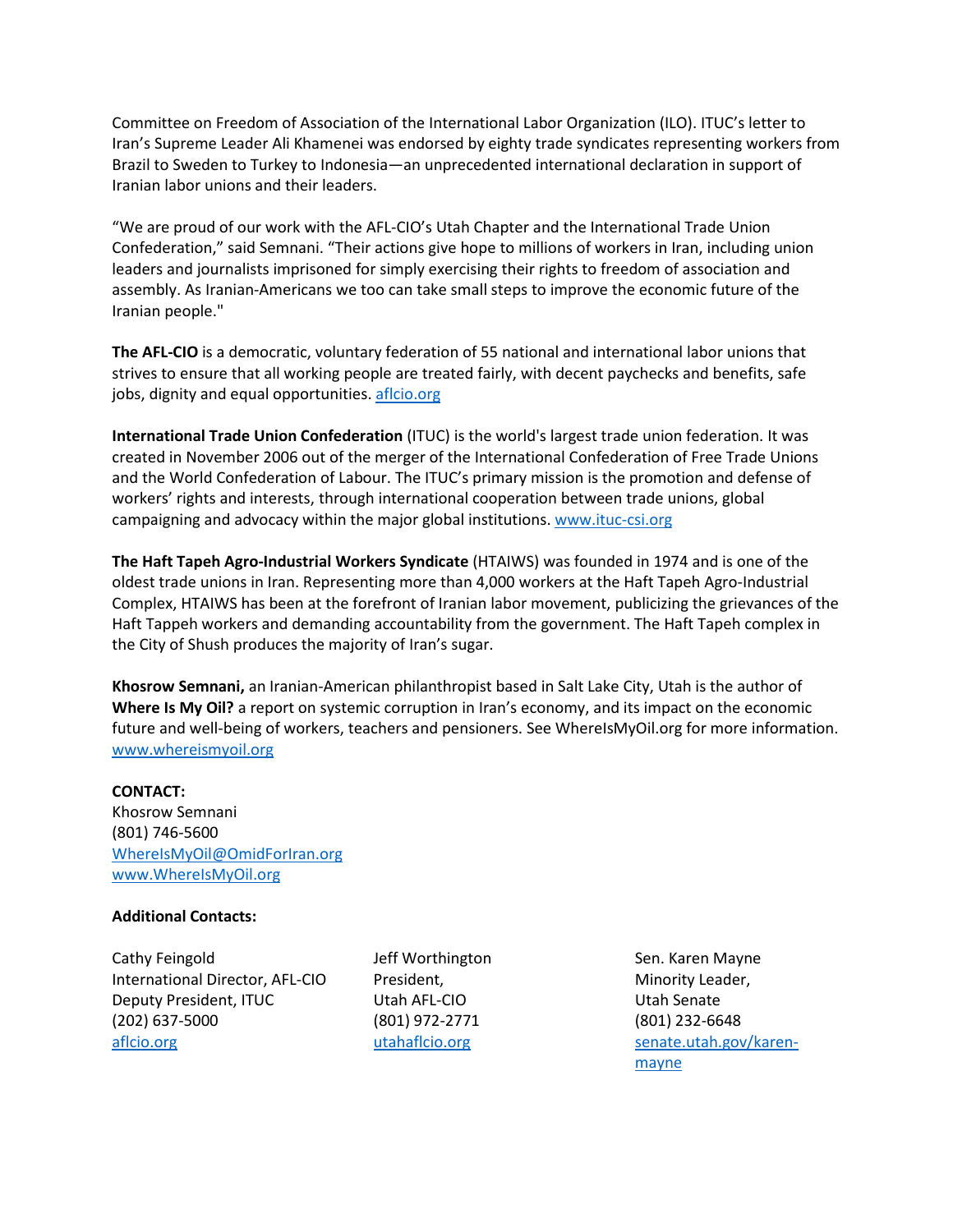Date: June 5, 2019

## **Complaint to the International Labor Organization about the Violations of the Government of the Islamic Republic of Iran and their Assaults on the Workers of Haft Tapeh Agro-Industrial Company**

**To:** The International Labor Organization (ILO)

**Re:** The Official Condemnation of the Islamic Republic of Iran for its Violations of the Rights of Workers, Activists and Supporters of the Haft Tapeh Workers

#### **Copies:**

- The International Trade Union Confederation (ITUC)
- The International Union of Food, Agricultural, Hotel, Restaurant, Catering, Tobacco and Allied Workers' Associations (IUF)
- Media & Workers' Syndicates

We hereby submit a brief report and register our official complaint for your consideration to investigate and condemn the government of the Islamic Republic of Iran for its blatant violations of workers' inalienable rights in forming independent labor organizations as well as for the suppression of labor activists and their supporters for exercising their right to freedom of association and the election of representatives, in particular at the Haft Tapeh Agro-Industrial Company.

In recent months, tens of Haft Tapeh workers have been arrested, summoned or threatened simply for holding rallies to express their syndicate-related complaints. Some of them have been temporarily released on bail. The list includes the names of more than 50 workers. We hereby only point to several particular cases of the suppression, harm and torture of the workers of Haft Tapeh and the oppressive actions of the Islamic Republic of Iran in violation of workers' rights.

Our representative, **Esmail Bakhshi**, who is one of sincere and committed advocates, was arrested by the security forces on 18 November 2018 (27 Aban 1397) and put under intense torture. When he was freed on a hefty bail, he published his account of the torture for the attention of the workers and public opinion. He said the torture brought him close to death. He then formally filed a complaint against the security agents who had tortured him with the judiciary. But shockingly, the same security establishment [Intelligence Ministry] that tortured him shamelessly fabricated charges against him and arrested and imprisoned him again on 20 January 2019 (30 Dey 1397) for revealing the truth. Esmail Bakhshi, who is in a grave physical condition, has been transferred from prison to prison and is currently being held in limbo and under cruel and harsh conditions in Evin prison.

**Ms. Sepideh Qoliyan**, a social activist and defender of Iran's workers movement who was present among the workers' families on 18 November 2018 (27 Aban 1397) and at the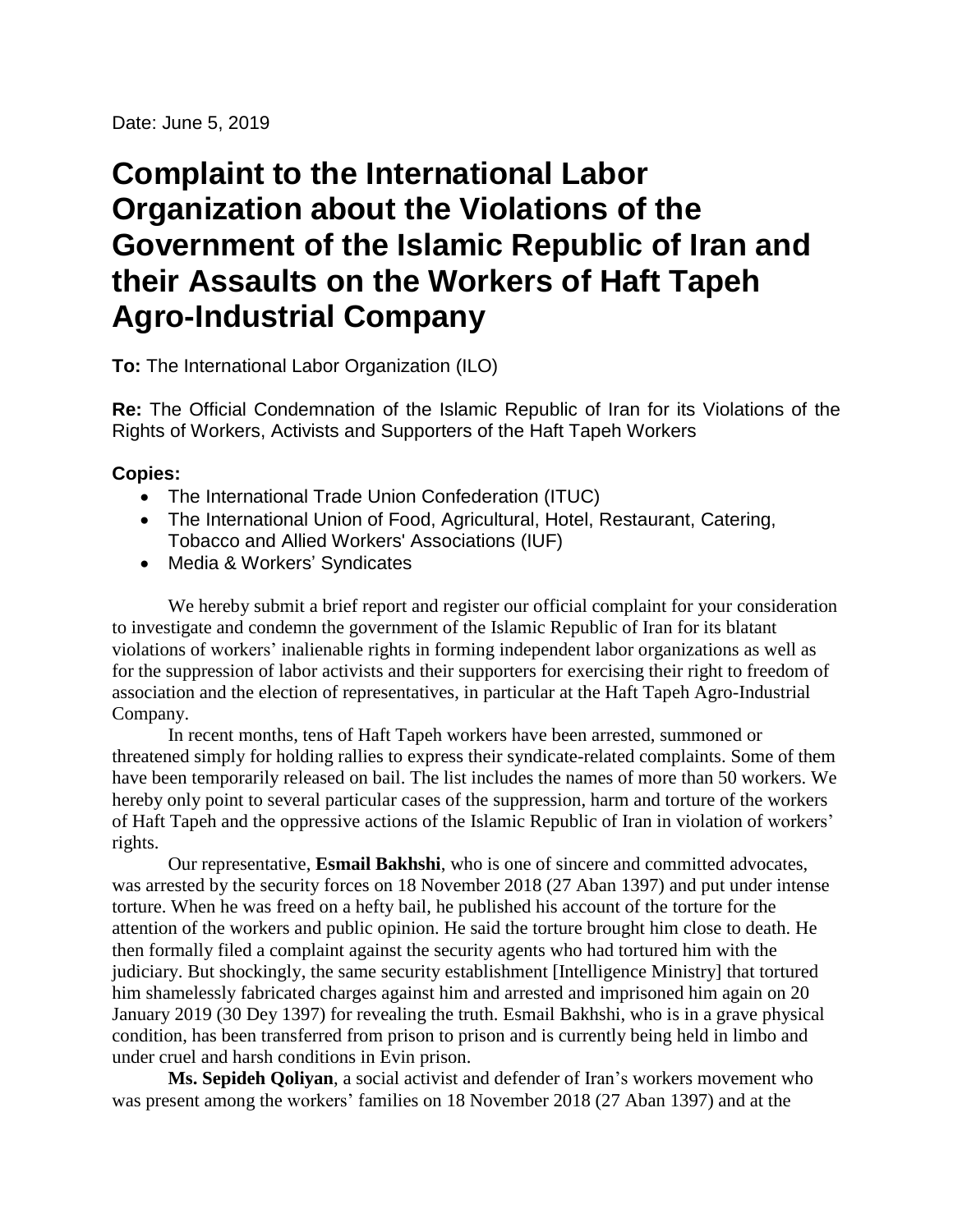gathering of several thousand of us workers, has been arrested and tortured. After being temporarily released on a hefty bail of over 500 million tomans, she testified about her own torture and that of Mr. Bakhshi and her testimony received wide coverage on social media. On 30 Dey 1397, security forces raided her house, beating and assaulting her and her family members. Ms. Qoliyan and her brother were both arrested. Ms. Qoliyan was transferred from the security prison to Ahvaz prison and then to Evin prison and eventually to Varamin prison. The authorities have stated that their intention in arresting her and subjecting her to cruel and harmful treatment and transfers from prison to prison is to punish her.

**Mr. Ali Nejaati**, one of our retired colleagues, who was at his home in another city during our peaceful protests, was arrested on 30 November 2018 (9 Azar 1397) following a raid by the security forces and was arrested for the umpteenth time for his membership in the independent workers' union. The security services assaulted and arrested his child as well as his guests. Mr. Nejati who is a member of the governing body of the Haft Tapeh Sugar Cane Workers Union, an entity that is independent of the government and the employer suffers from serious heart ailments. In the period in which he has been held by the Ministry of Information, he has been subject to cruelty and relentless interrogations. More recently, he was summoned to appear in Evin prison's prosecutor's office so that they can complete the process of fabricating a false judicial case against him.

While Esmail Bakhshi, Ali Nejati and Sepideh Qoliyan were subjected to physical and psychological torture during their detention in the Intelligence Ministry's detention center in Ahvaz [capital of Khuzestan Province], they were forced to make false and coerced confessions in front of the camera. Then the security authorities dreamed up a false scenario and made a ridiculous film [aired on state-run TV] with a montage of bits and pieces of their so-called confessions and tried to portray them as dangerous elements to society.

Other people who have been arrested, interrogated, tortured and harmed for supporting the Haft Tapeh workers in recent months are **Ms. Asal Mohammadi**, **Ms. Sanaz Elahyari**, **Mr. Amir Hossein Mohammadifar**, **Mr. Amir Amir Gholi**, among others. Three of these beloved friends remain under arrest and subject to pressure.

The families of the detainees have all been pressured and harassed to keep them from speaking to the media about the difficult circumstances of their incarcerated loved ones. Security and judicial authorities have explicitly told the families that the more they publicize information about their prisoners' difficult conditions, the longer they would be kept behind bars and the harsher the sentences meted to them.

With this instrument, we, a group of Haft Tapeh workers, hereby express our deep animus for the violent suppression of our representatives and supporters, all of whom have sought to secure our legitimate rights as workers in a peaceful framework. We request that our complaint be officially registered and investigated at the International Labor Organization, the International Trade Union Confederation (ITUC) and the Reporters Committee for Freedom of the Press**.** Recognizing that the Islamic Republic of Iran is an official member of the International Labor Organization and sends representatives to the ILO's annual gatherings, we request that they be interrogated and questioned and held accountable for their repressions (of workers). Although we have only recounted a small fraction of these violations, have taken place in other parts of Iran in other forms. The represent but a fragment of the flagrant violation of the fundamental rights of workers concerning freedom of association, gatherings, peaceful protest and free publication in defense of workers' demands.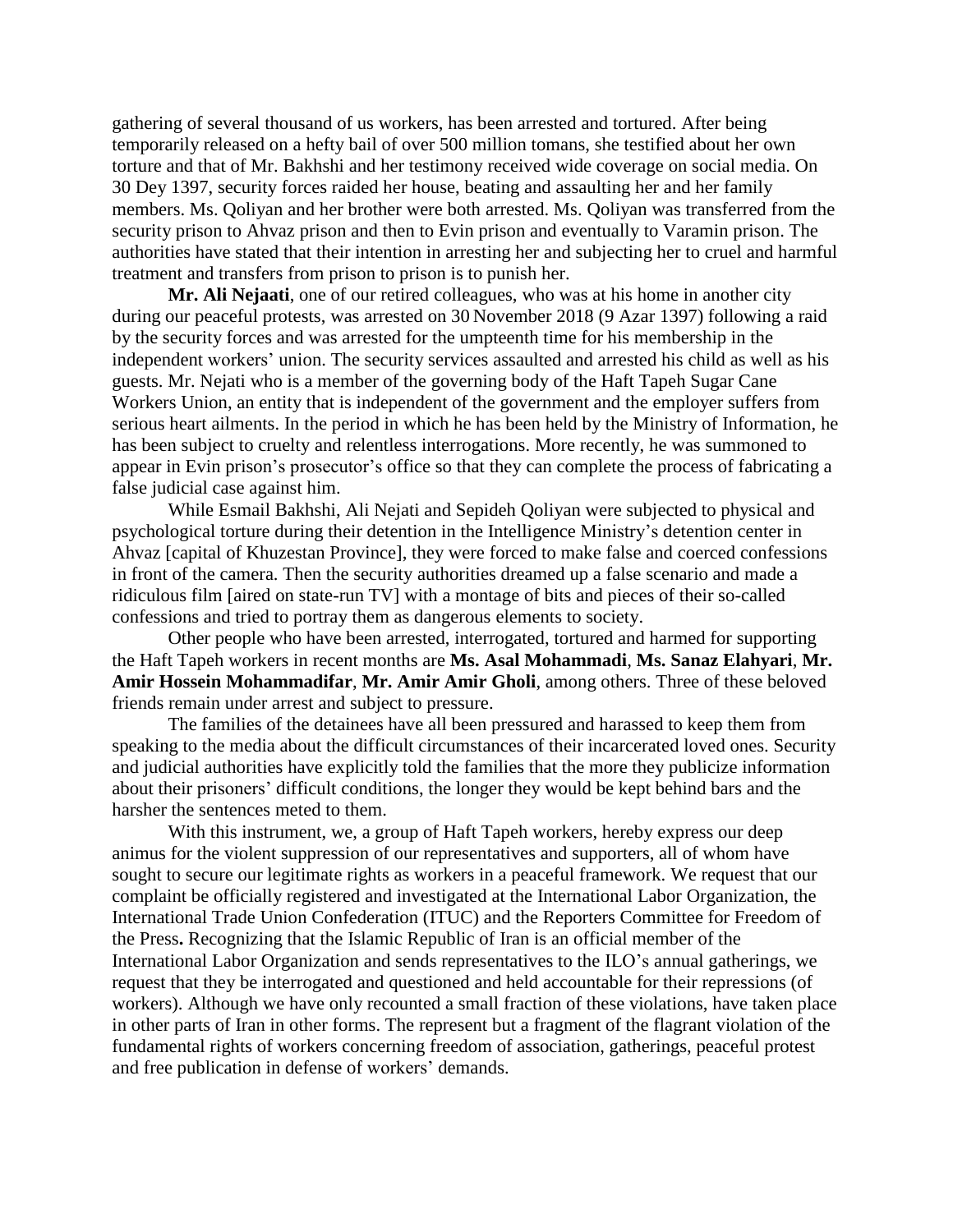The Iranian government's flimsy, old and rotten attempts to link workers and activists to opposition political forces and to even shamelessly accuse them of terrorist actions have no credibility in the eyes of the workers, the majority of the Iranian people and labor organizations inside and outside the country. We must emphasize that these workers, acting within the rubric of their trade union activities or as members of independent workers associations were only defending the rights and demands of the Haft Tapeh workers. We hope to receive your official response and pass it on to all the workers of Haft Tapeh and Iran.

With thanks,

## **A Group of Haft Tapeh Workers**

Wednesday, 5 June 2019 (15 Khordad 98) Contact info: kargare7tape@gmail.com

English translation by WhereIsMyOil? project. whereismyoil.org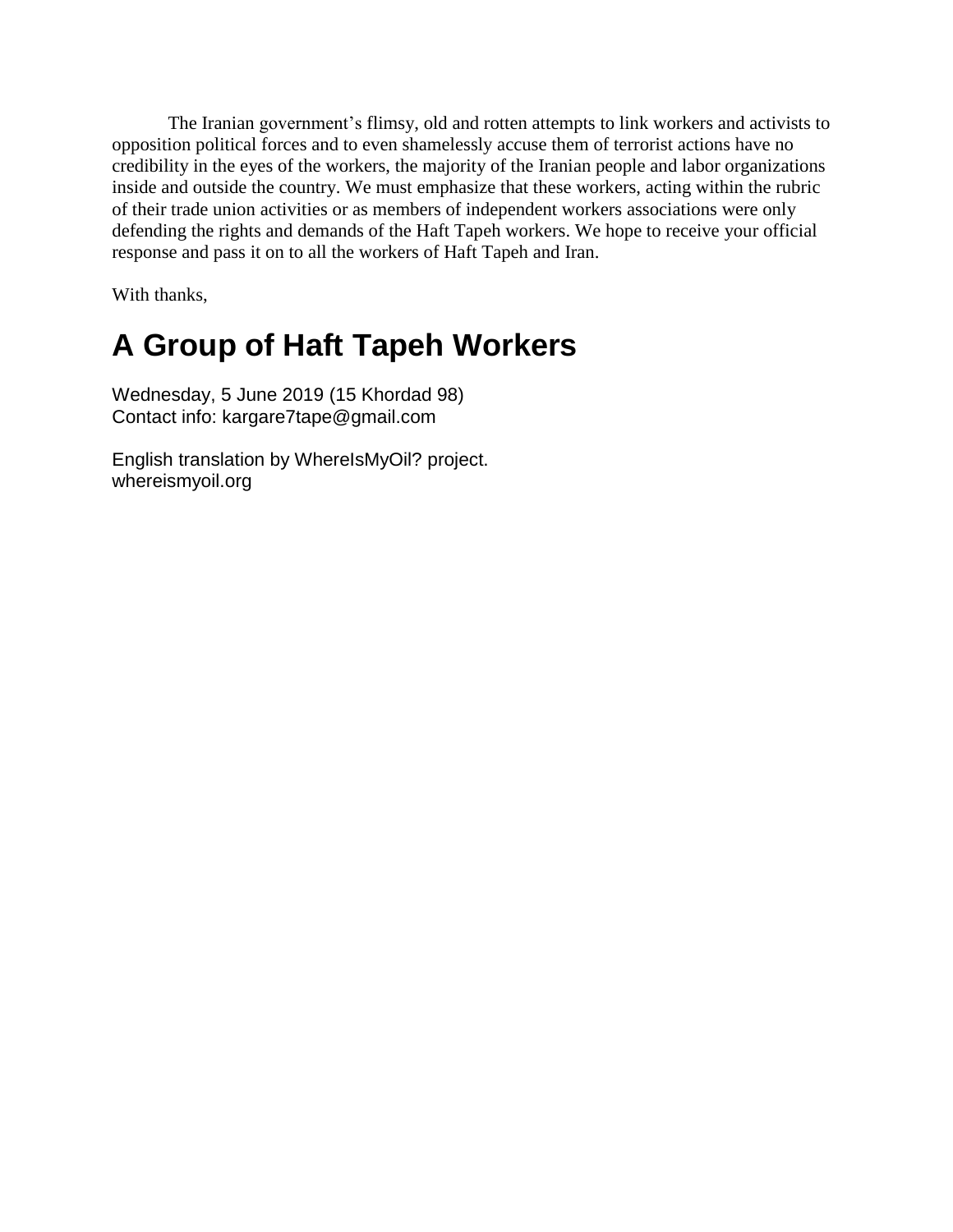

American Federation of Labor and Congress of Industrial **Organizations** 

815 16th St., NW Washington, DC 20006 202-637-5000 aficio.org

EXECUTIVE COUNCIL

RICHARD L. TRUMKA PRESIDENT ELIZABETH H. SHULER

SECRETARY-TREASURER

TEFERE A. GEBRE EXECUTIVE VICE PRESIDENt

> Michael Sacco Robert A. Scardelletli Harold Scha itberger Clyde Rivers Cecil Roberts Leo W. Gerard Fred Redmond Matthew Loeb Randi Weingarlen Fredric V. Rolando 0. Michael Langford Baldemar Velasquez James Boland Bmce R. Smilh lee 4. Saunders Terry O'Sullivan Lorretla Johnson James Callahan DeMaurice Smith Sean McGarvey J. David Cox Sr David Du'kee 0. Taylor Kenneth Rigmaiden Stuart Appelbaum **Harold Daggett Bhairavi Desai** Paul Rinaldi Mark Dimondsten Cindy Esfrada Sara Nelson Marc Perrone Eric Dean Joseph Sellers Jr. Christopher Sheton Lonnie R. Stephenson **Richard Lanigan** Robert Martinez Gabrielle Carteris Mark McManus Elissa McBride John Sarnuelsen George E. McCubbin Ill Vonda McDaniel Gwen Mills Charles Wowkanech Bonnie Castillo Gary Jones Paul Shearon Warren Fairley Ernest A. Logan Capt. Joe DePele

# AFL-CIO

#### A ME RI C A' S UNIONS

July 29. 2019

The Honorable Majid Takht Ravanchi Permanent Mission of the Islamic Republic of Iran to the United Nations 622 Third Avenue.  $34<sup>th</sup>$  Floor New York N.Y. 10017 USA

Dear Ambassador:

I am writing on behalf of the over 12,5 million working women and men of the AFL-CIO to denounce the continued persecution of trade unionists and the systematic abuse of workers' and trade union rights in Iran. We highlight the following eases that demonstrate the breadth of these violations of labor and human rights.

Numerous trade unionists have been detained in retribution for their defense of workers. Tehran teachers' union leader Esmail Abdi was taken back to the Evin prison on January 20, 2018 after being released on furlough on January 9th. Abdi is being targeted for his union activism and campaign for teachers' rights and free public education. He was convicted of national security offenses in February 2016 after organizing peaceful protests. On April 30th 2017, Abdi started <sup>a</sup> hunger strike to protest against the continued, unlawful repression of teachers and human rights defenders. After a 38-day hunger strike, he was hospitalized for two days. Reports indicate that Abdi suffers harsh detention conditions.

Reza Shahabi, <sup>a</sup> director of the Tehran bus workers' union (Vahed Syndicate). was imprisoned in June 2010 over trumped-up charges of '*propaganda against the* regime'. He completed a six-year sentence. During that time, he underwent serious neck and spinal surgery following physical abuse during interrogation. After spending four years in jail. Shahabi was released on medical leave on October 6th 2014. However, in August 2017 he was forced to return to prison to 'end his term'. To protest against this decision, Shahabi went on hunger strike for 49 days, losing  $13$  kg.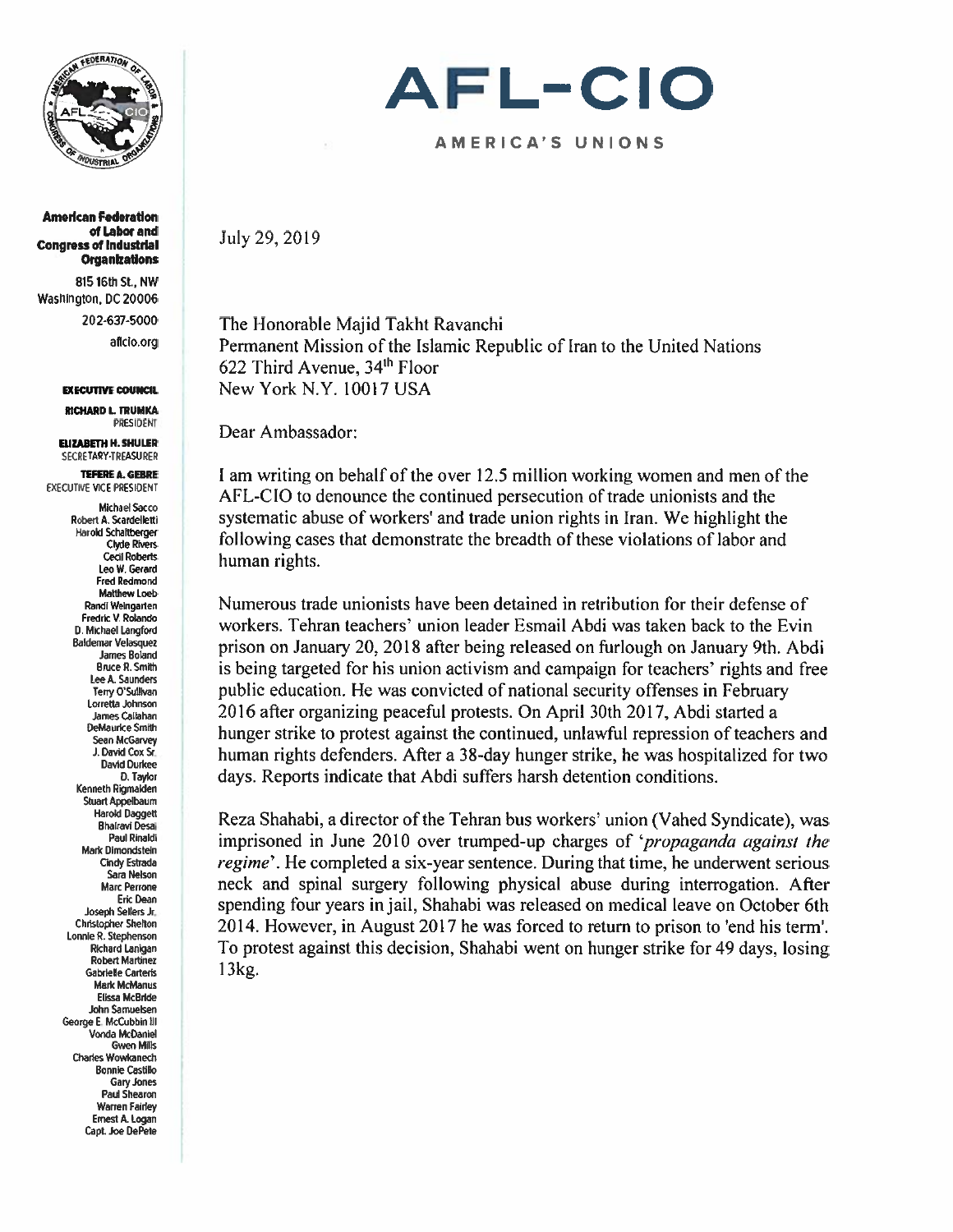Davood Razavi, another leader of the same Tehran bus workers' union, was detained on April  $29<sup>th</sup>$  2015 while preparing for a May Day gathering. He was released on bail on September 1, 2015 and in January 2016 convicted to five years in prison for 'collusion and assembly against national security'. He, was summoned to court on January 24 2018 for his appeal case, but the trial was postponed. leaving him in limbo.

Bakers' union leader Mahmoud Salehi, a well-known labor activist from Saghez in Kurdistan, was arrested by Intelligence Ministry agents on October 29th on the pretext of having to serve <sup>a</sup> oneyear prison term. As his heart condition deteriorated, he was transferred to the prison infirmary and then admitted to the intensive care unit of Imam Khomeini Hospital in Saghez.

Workers also suffer from systematic non-payment of wages. Workers at the Haft Tapeh Sugar Cane Company in Shush have not been paid since July. Retired workers have not received their pensions. Many workers face criminal charges in connection with their earlier protests over non paymen<sup>t</sup> of wages. The workers are demanding full paymen<sup>t</sup> of wage and benefit arrears: recognition of the union as the workers' legal representative; reinstatement of all unjustly terminated workers; and the company's return to government ownership. When Haft Tapeh worker Aube Aghaahi recently took the company to court afler <sup>a</sup> serious workplace accident, managemen<sup>t</sup> retaliated by firing him along with <sup>50</sup> relatives or workers with <sup>a</sup> similar last name. On January 15th. <sup>a</sup> known union activist denounced the company in front of the factory office. After leaving to return home, he was attacked and severely beaten by masked men, severing and an artery in one of his shoulders. The following day. he was arrested by police, beaten and tortured.

We urge the Iranian authorities to drop charges and release the detained trade unionists in line with the recommendations of the Committee on Freedom of Association of the International Lahor Organisation. In addition, we call on your government to ensure full payment of wages and benefits to all current and retired Haft Tapeh workers; recognition of the union as the workers' legal representative; reinstatement of all unjustly terminated workers: and the company's return to governmen<sup>t</sup> ownership.

Sincerely.

 $i. h. o/h$  $\frac{1}{2}$ Cathy Feingold

International Director

 $CF/BF/ip$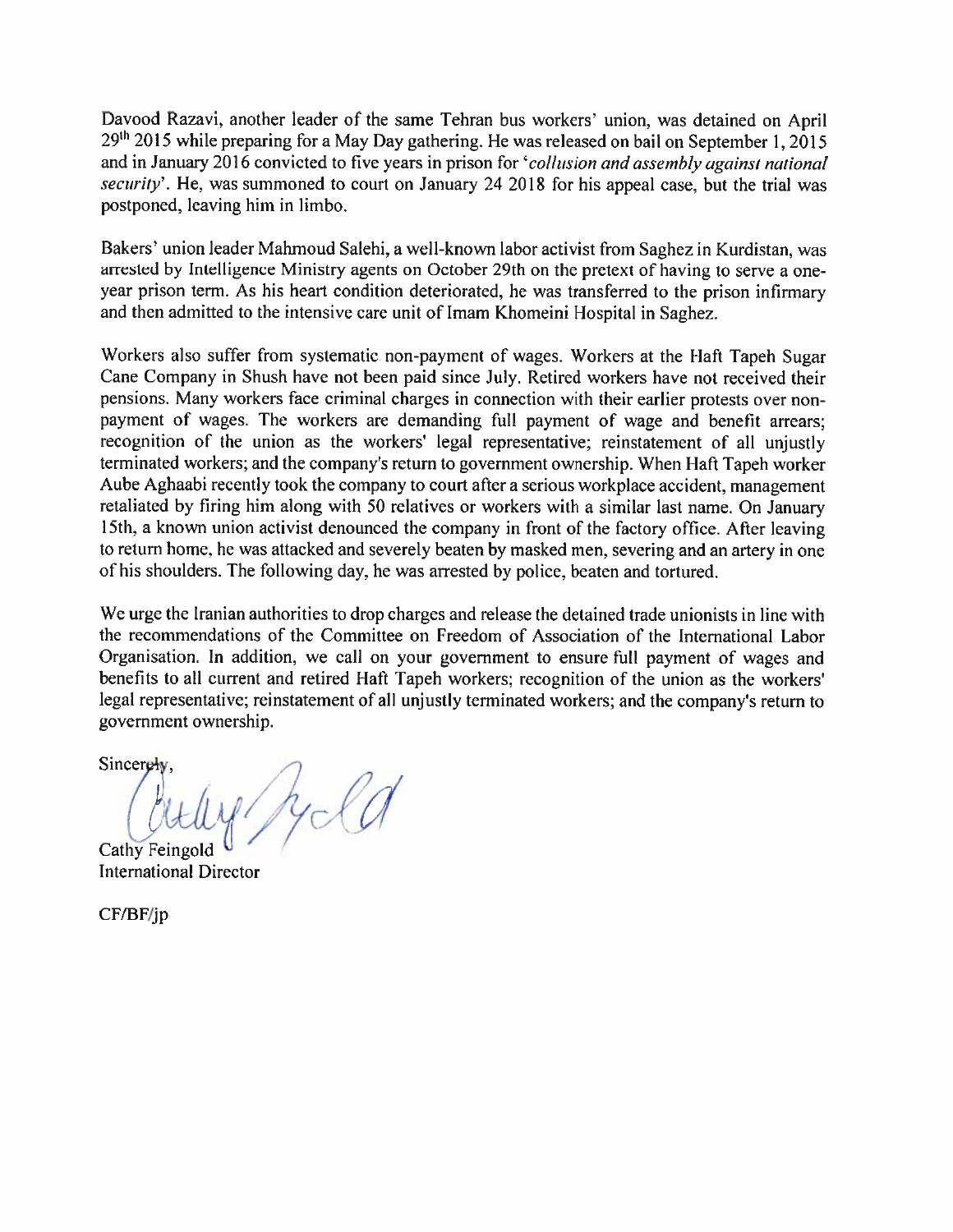## **Unions that endorsed the International Federation of Labor Organizations' (ITUC) July 23, 2019 letter to Ayatollah Khamenei\***

- Central Sindical e Popular Conlutas (CSP-Conlutas) Brésil.
- Confederación General del Trabajo (CGT) Etat espagnol.
- Union syndicale Solidaires (Solidaires) France.
- Confédération Générale du Travail du Burkina (CGT-B)–Burkina.
- Confederation of Indonesia People's Movement (KPRI) –Indonésie.
- Confederación Intersindical (Intersindical) Etat espagnol.
- Syndicat National Autonome des Personnels del'Administration Publique (SNAPAP) Algérie.
- Batay Ouvriye Haïti.
- Unione Sindacale Italiana (USI) Italie.
- Confédération Nationale des Travailleurs Solidarité Ouvrière (CNT SO) France.
- Sindicato de Comisiones de Base (CO.BAS) Etat espagnol.
- Organisation Générale Indépendante des Travailleurs et Travailleuses d'Haïti (OGTHI) Haïti.
- Sindacato Intercategoriale Cobas (SI COBAS) Italie.
- Confédération Nationale du Travail (CNT-f) France.
- Intersindical Alternativa de Catalunya (IAC) Catalogne.
- Union Générale des Travailleurs Sahraouis (UGTSARIO) Sahara occidental.
- Ezker Sindikalaren Konbergentzia (ESK) Pays basque.
- Confédération Nationale de Travailleurs du Sénégal Forces du < Changement (CNTS/FC) – Sénégal.
- Independent Trade Unions for Egyptian Federation (EFITU) Egypte.
- Sindicato Autorganizzato Lavorator COBAS (SIAL-COBAS)– Italie.
- General Federation of Independent Unions (GFIU) Palestine.
- Confederación de la Clase Trabajadora (CCT) Paraguay.
- Red Solidaria de Trabajadores Pérou
- Union Syndicale Progressiste des Travailleurs du Niger (USPT) Niger.
- Union Nationale des Syndicats Autonomes du Sénégal (UNSAS) Sénégal.
- Unión Nacional para la Defensa de la Clase Trabajadora (UNT) El Salvador.
- Solidaridad Obrera (SO) Etat espagnol.
- National Union of Rail, Maritime and Transport Workers (RMT/TUC) Grande-Bretagne.
- Centrale Nationale des Employés Confédération Syndicale Chrétienne (CNE/CSC) Belgique.
- Sindicato Nacional de Trabajadores del Sistema Agroalimentario (SINALTRAINAL/CUT) – Colombie.
- Fédération Générale des Postes, Telecom et Centres d'appel Union Générale Tunisienne du Travail (FGPTT/UGTT) – Tunisie.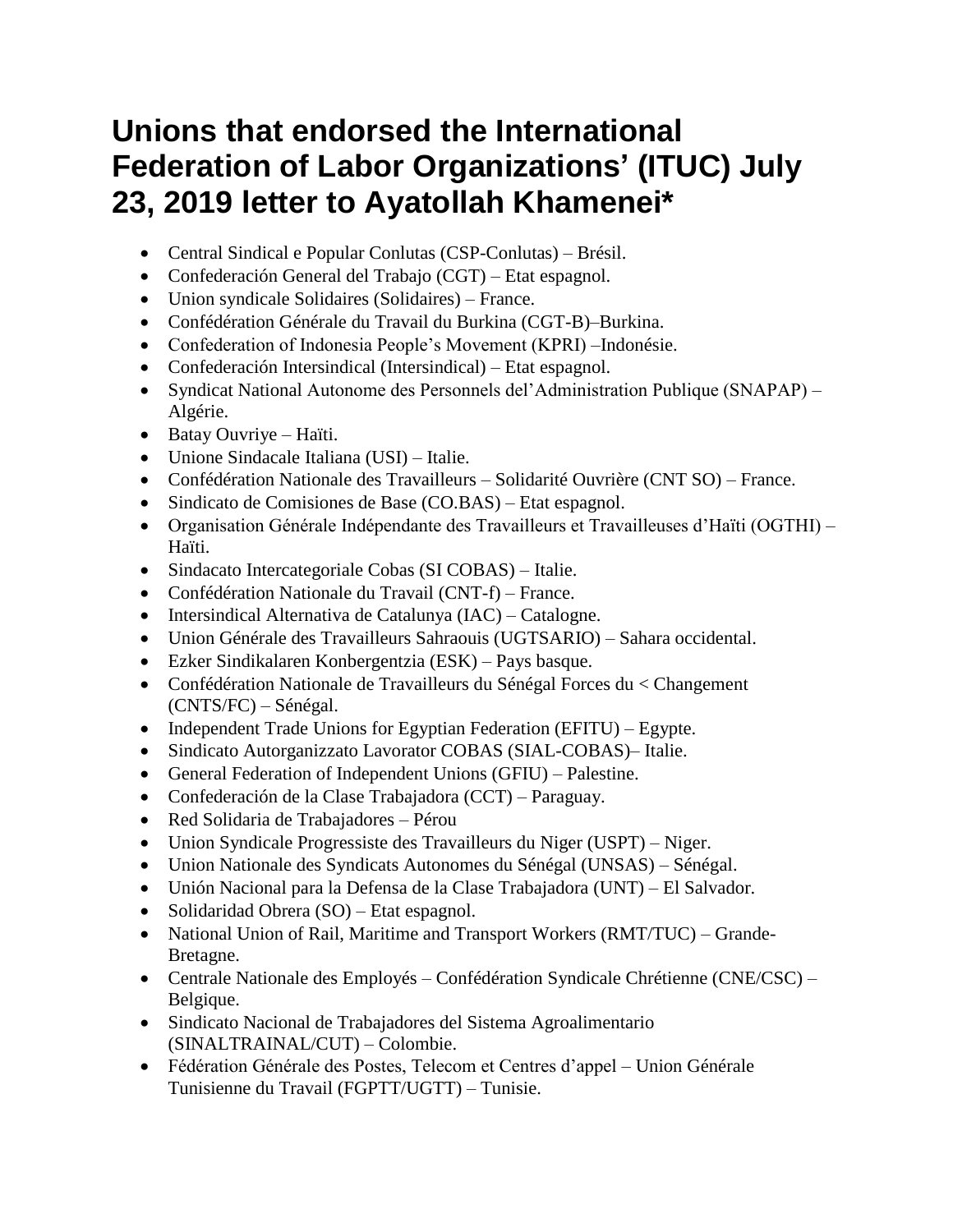- Trade Union in Ethnodata Trade Union of Empoyees in the Outsourcing Companies in the financial sector – Grèce.
- Syndicat national des travailleurs des services de la santé humaine (SYNTRASEH) Bénin Sindicat dos Trabalhadores da Fiocruz (ASFOC-SN) – Brésil.
- Organizzazione Sindicati Autonomi e di Base Ferrovie (ORSA Ferrovie) Italie.
- Union Nationale des Normaliens d'Haïti (UNNOH) Haïti.
- Confederazione Unitaria di Base Scuola Università Ricerca (CUB SUR) Italie.
- Confederazione Unitaria di Base Immigrazione (CUB Immigrazione) Italie.
- Coordinamento Autorganizzato Trasporti (CAT) Italie.
- Confederazione Unitaria di Base Credito e Assicurazioni (CUB SALLCA) Italie.
- Syndicat des travailleurs du rail Union Nationale des Travailleurs du Mali (SYTRAIL/UNTM) – Mali.
- Gıda Sanayii İşçileri Sendikası Devrimci İşçi Sendikaları Konfederasyonu (GIDA-IŞ/DISK) – Turquie.
- Syndicat National des Travailleurs du Petit Train Bleu/SA (SNTPTB) Sénégal.
- Asociación Nacional de Funcionarios Administrativos de la Caja de Seguro Social (ANFACSS) – Panama.
- Conseil des Lycées d'Algérie (CLA) Algérie.
- Confederazione Unitaria di Base Trasporti (CUB Trasporti) Italie.
- Syndicat de l'Enseignement Supérieur Solidaire (SESS) Algérie.
- Palestinian Postal Service Workers Union (PPSWU) Palestine.
- Union Syndicale Etudiante (USE) Belgique.
- Sindicato dos Trabalhadores de Call Center (STCC) Portugal.
- Sindicato Unitario de Trabajadores Petroleros (Sinutapetrolgas) Venezuela.
- Alianza de Trabajadores de la Salud y Empleados Publicos Mexique.
- Canadian Union of Postal Workers /Syndicat des travailleurs et travailleuses des postes (CUPW-STTP) – Canada.
- Syndicat Autonome des Postiers (SAP) Suisse.
- Federación nacional de trabajadores de la educación (SUTEChili)– Chili.
- Plateforme Nationale des organisations professionnelles du secteur public Côte d'Ivoire
- Trades Union Congress, Liverpool (TUC Liverpool) Angleterre.
- Sindacato Territoriale Autorganizzato, Brescia (ORMA Brescia) Italie.
- Fédération syndicale SUD Service public, canton de Vaud (SUD Vaud) Suisse
- Sindicato Unitario de Catalunya (SU Metro) Catalogne.
- Türkiye DERİ-İŞ Sendikasi, Tuzla et Izmir (DERİ-İŞ Tuzla et Izmir) Turquie.
- L'autre syndicat, canton de Vaud (L'autre syndicat) Suisse
- Centrale Générale des Services Publics FGTB, Ville de Bruxelles (CGSP/FGTB Bruxelles) – Belgique
- Arbeitskreis Internationalismus IG Metall, Berlin (IG Metall Berlin) Allemagne
- Sindicato Unificado de Trabajadores de la Educación de Buenos Aires, Bahia Blanca (SUTEBA/CTA de los trabajadores Bahia Blanca) – Argentine
- Sindicato del Petróleo y Gas Privado del Chubut/CGT Argentine.
- UCU University and College Union,University of Liverpool (UCU Liverpool) Angleterre.